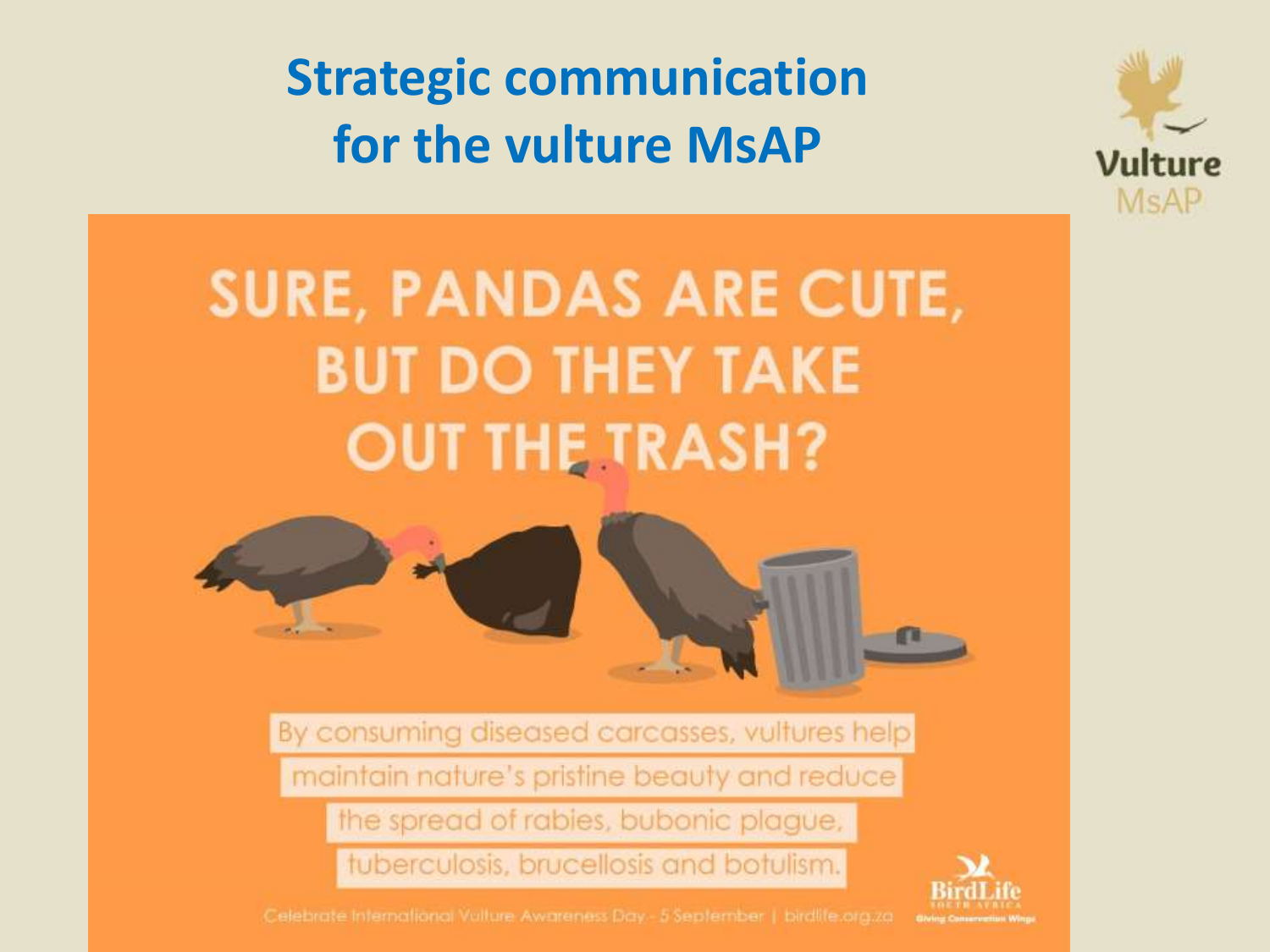# **What do we want from this session?**

- to plan and promote awareness-raising and implementation of the Vulture MsAP
- consensus on the main phases
- approach or messages
- target audiences
- **outputs**



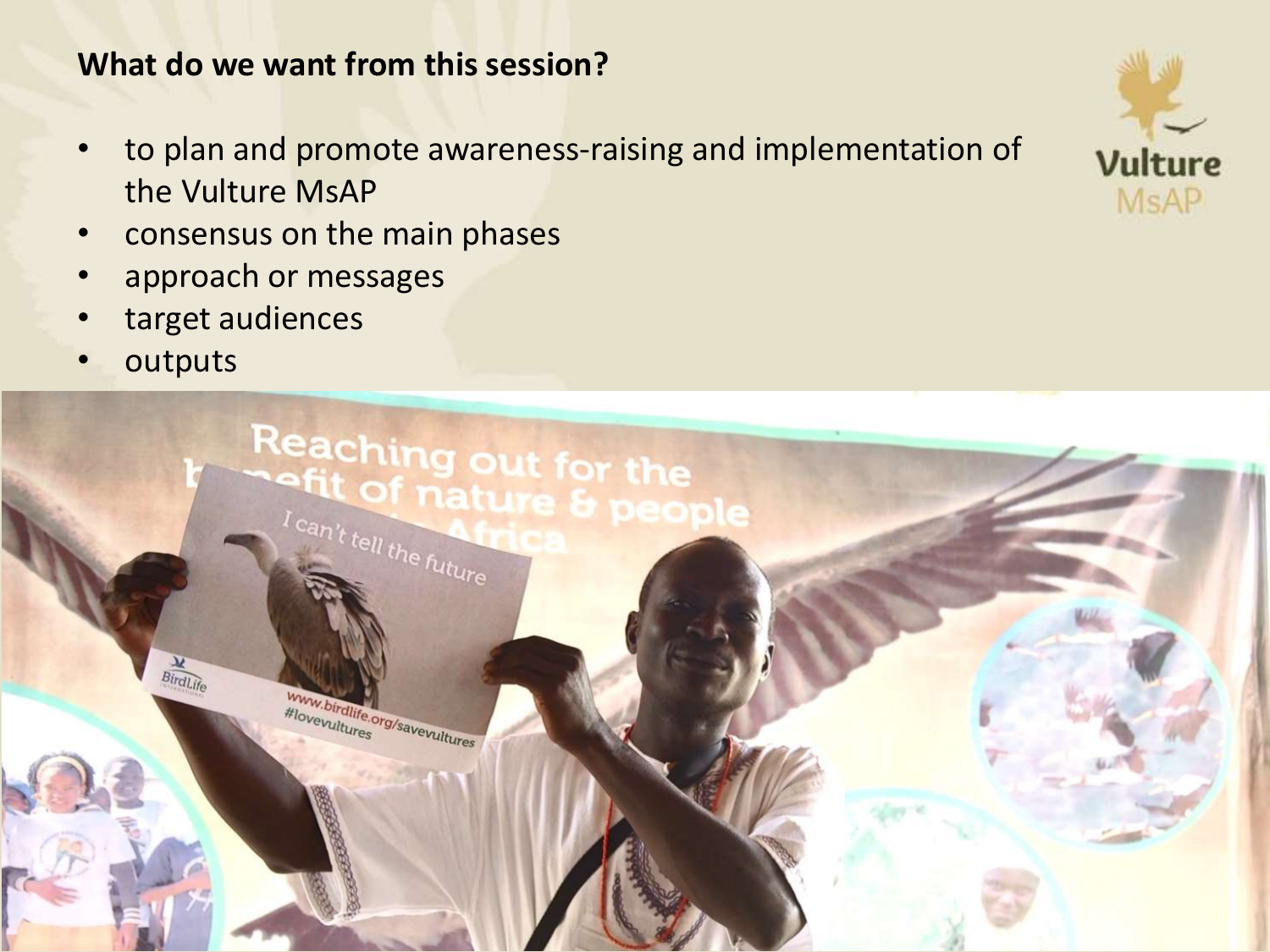# **Communications objectives and audiences**.

Objective 1. To ensure wide participation in the public consultation

• Targets: scientific experts (may include public), policy-makers…

Objective 2. To encourage range states to support adoption of the MsAP at COP.

• Targets: Range state Govts and those who can influence them (public, NGOs)

Objective 3. To gain multilateral support for the MsAP (including financing and implementation) after its adoption.

• Targets: Range state Govts (#1); NGOs, private sector, land managers

Objective 4. To make people love vultures

• Targets: public and politicians





www.birdlife.org/savevultures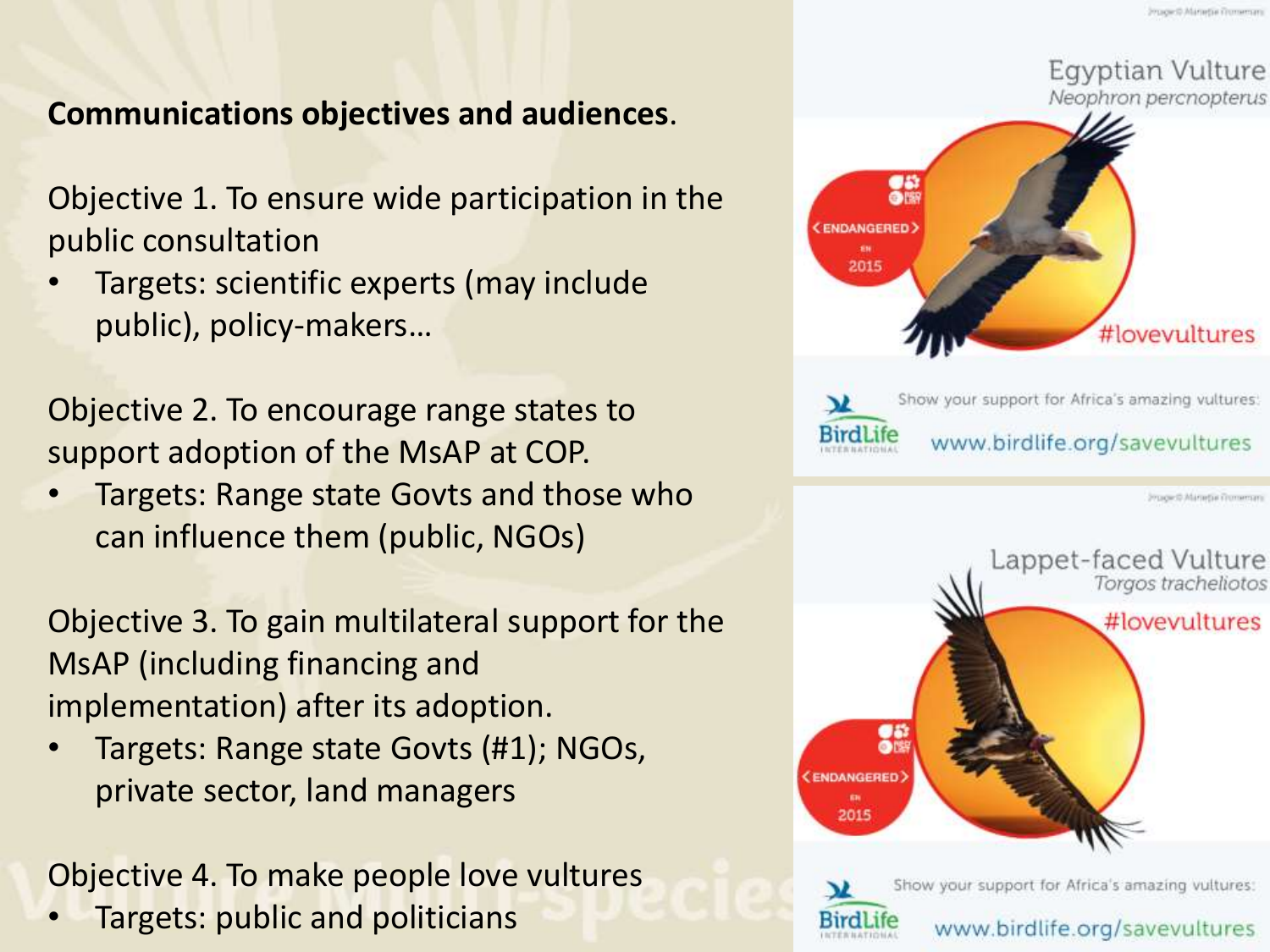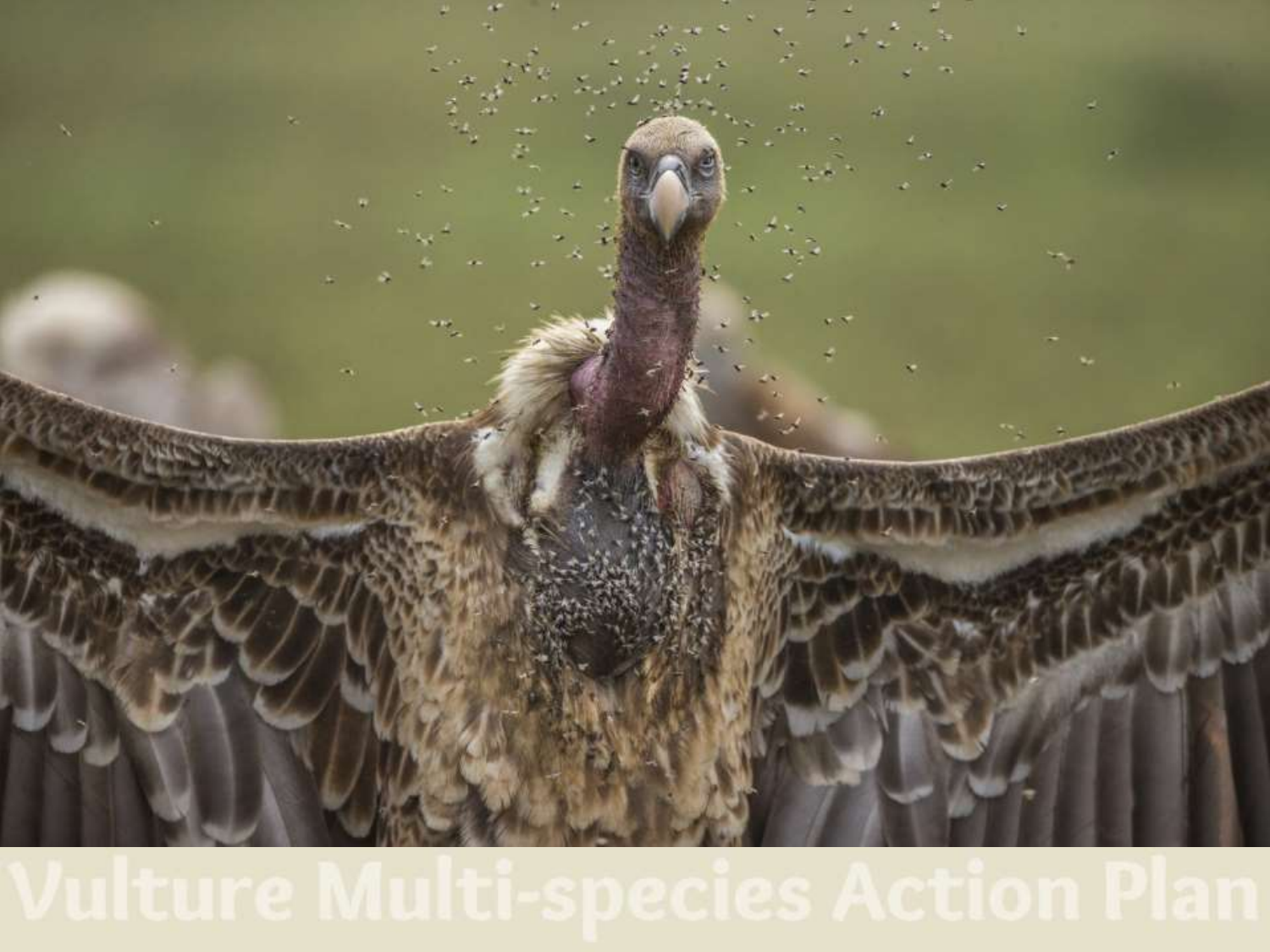$\sqrt{}$  to think  $\overline{\mathsf{m}}$  a different  $\mathsf{rspective}$  . .

harlie Hamilton James: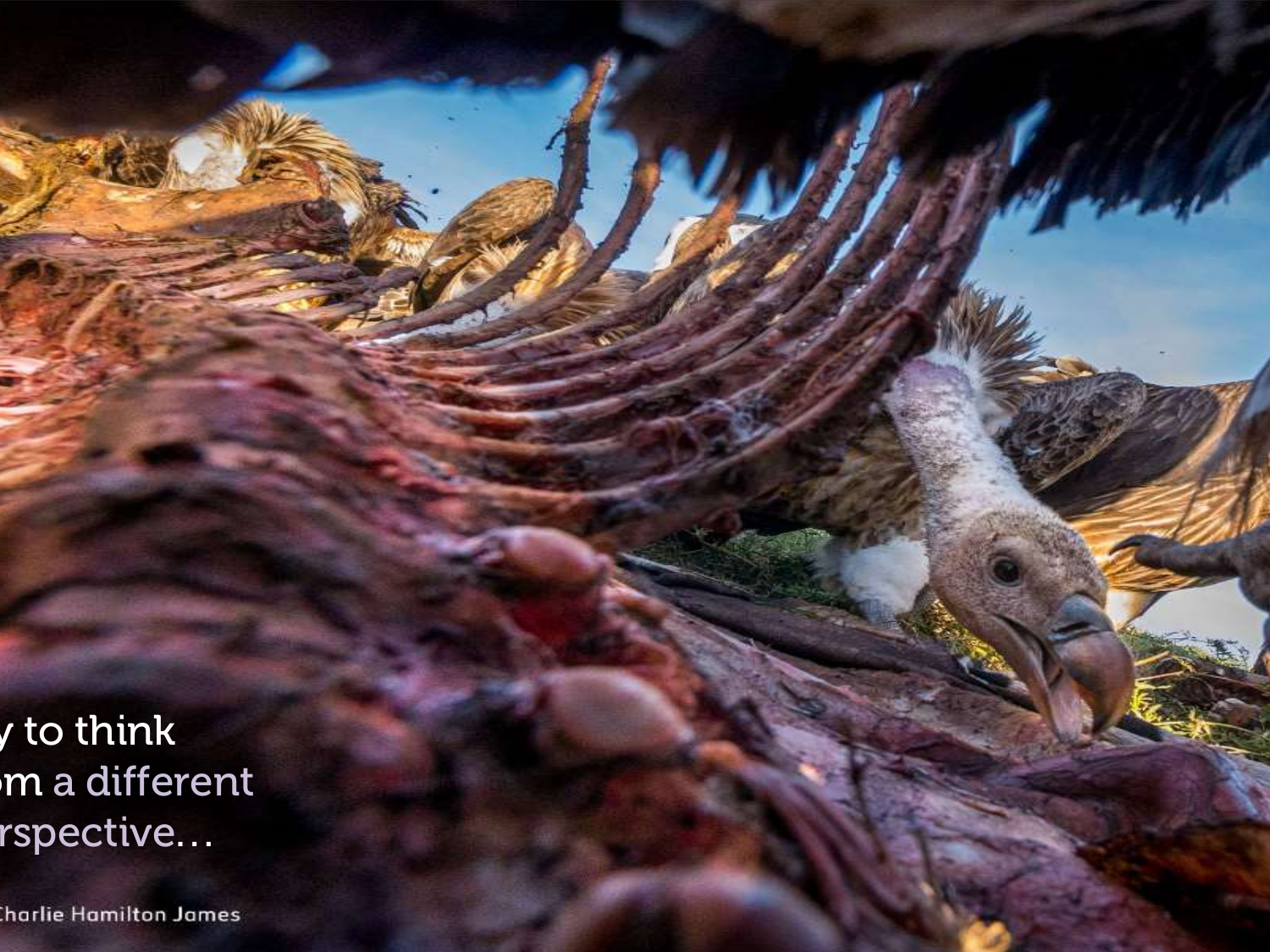# **1. Phases and events**

**Based on known phases and events relevant for the MsAP**

Phases: MsAP completion timetable (as we know…)

- From now to submission to CMS (May) including public consultation
- Preparation for COP including Scientific Council
- CMS COP
- Post-COP

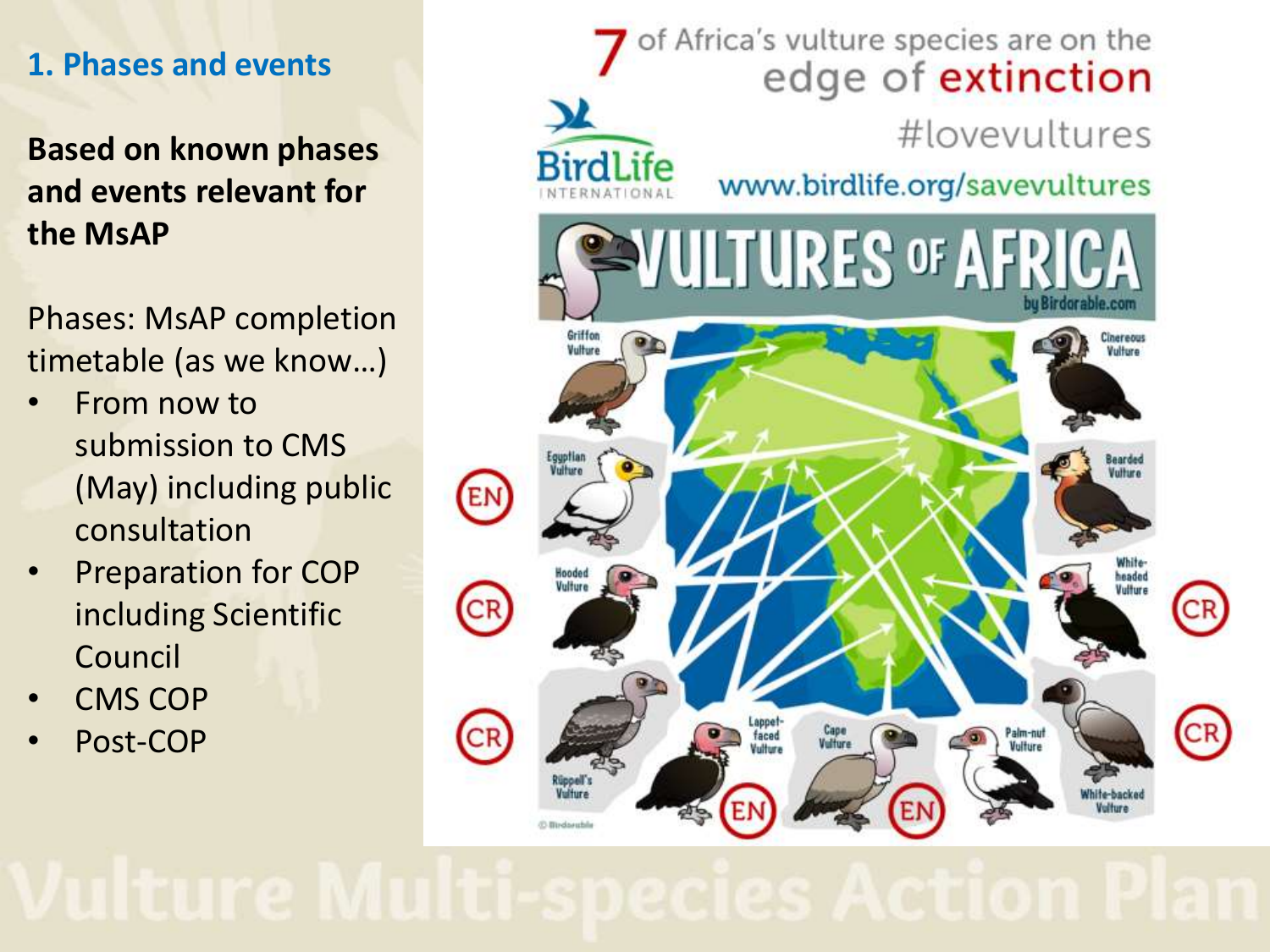### **VULTURES CLEAN UP CARCASSES**



**WITH VULTURES > ONE HOUR** They clean carcasses bare before disease spores can form



**WITHOUT VULTURES > A FET** They reduce the spread of diseases like Anthrax. Rabies, Tuberculosis, Botulism, Brucellosis



A single vulture is worth over US \$ 11,000 dollars just for its cleaning services. By halting the spread of disease, they are worth much, much more to governments in saved health service costs, not to mention tourism, etc.



4 Poisoned elephant carcass = up to 500 dead vultures per incident Post-COP events:

- CMS COP side event
- UN Envt Assembly (UNEA) 3, Nairobi, Dec 2017 - side event and resolution (follows successful profiling of vultures at UNEA 2, and pollution theme of UNEA 3 including poisoning)
- BirdLife World Congress now to be held in 2018 – thus can promote adopted plan
- CBD COP14 in 2018 in Egypt
- More?

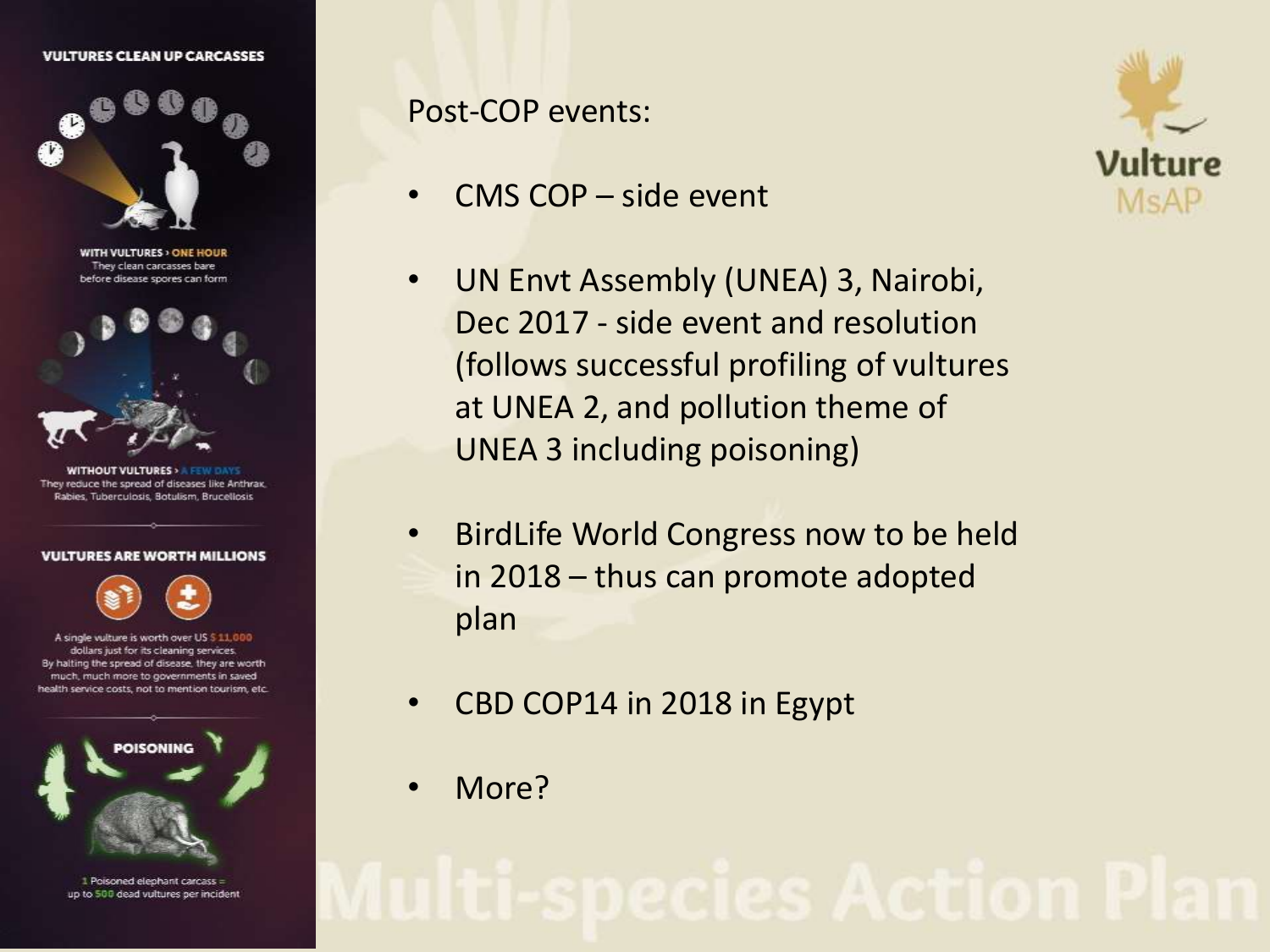# **2. Communications approaches and actions**

- What is role of civil society in a CMS action plan: public, national NGOs, international organisations (BirdLife, VCF, VSG etc), others
- What role for public communications? Mobilise public to influence range state govts?
- We must develop messaging with our networks and partners – we do not know all the answers.
- Synergies with non-vulture interest groups e.g. elephant trade including via IUCN SSC



Updates from

# **/www.4vultures.org Blog Feed**

Blog-

In the 02/17/2017 edition:

After Andalusia, bearded vultures are also breeding in Picos de Europa

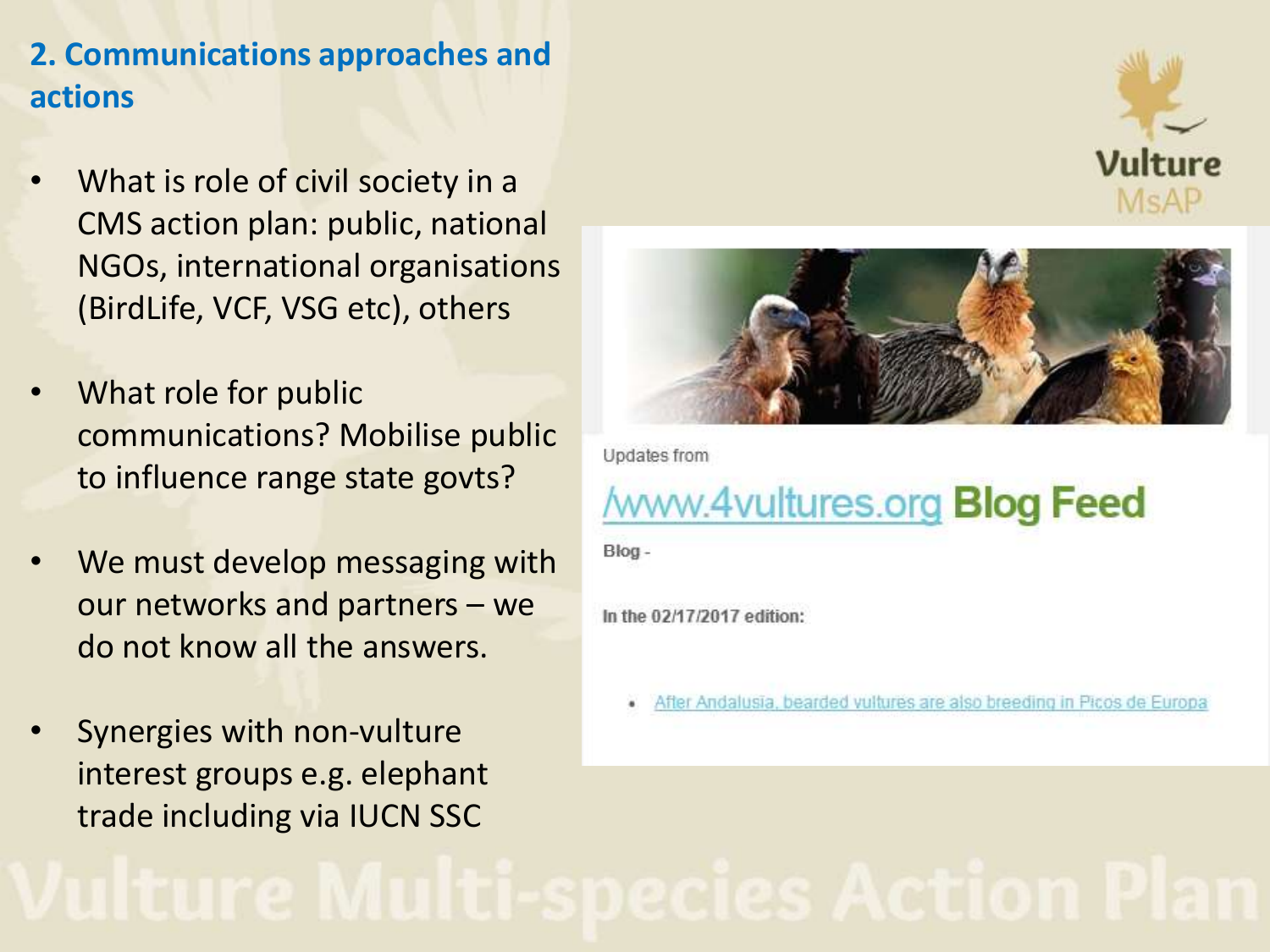

Egyptian Vulture (c) //twcho Planinski

As part of the EU LIFE+ project 'The Return of the Neophron', a public consultation exercise on its proposed Tlyway Action Plan' (EVFAP) has been launched to save the Egyptian Vulture. Stoyan Nikolov explains how - and why - citizens should take this opportunity to participate and have their say.

There was a time when the striking silhouette of the Egyptian Vulture in flight cut an impressive figure through the skies over Europe. Africa and the Indian sub-continent. Now, it is listed a globally 'endangered' species by the IUCN Red List. The overall European population has decreased by 50% over the last 50 years, while in the Balkans, numbers have declined by 80% over the last three decades and the prospect of extinction is a very serious risk.

### **Top Stories**

Climate change could deliver final blow for world's threatened species.

One to Watch - liwi on the decline?

Help conservation by counting birds this weekend

Where have all the flowers gone?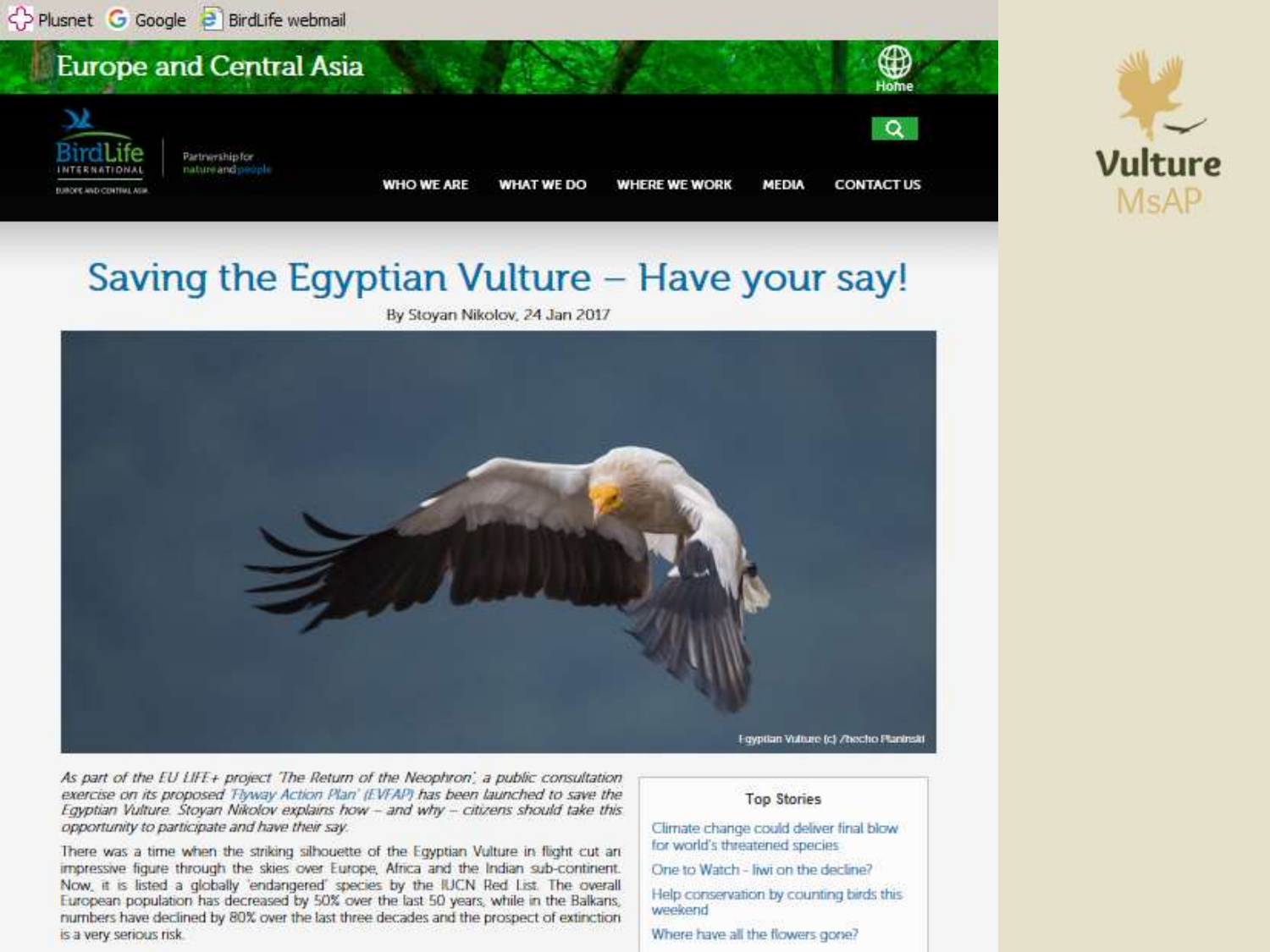# **3. Possible comms outputs**

- Formal announcement/invitation to participate in public consultation: Raptors MoU/CMS through their channels
- Social and other online media
- Include the MsAP in existing NGO communication streams from e.g. BirdLife, VCF, EWT, IUCN SSC others



- Web pages to encourage participation in the consultation, or to encourage Govts to adopt/support the MsAP? Any partner can create such a site.
- Other outlets for the information?

THE BLOG 10/12/2015 04:30 pm ET ( Updated Oct 12, 2016

### Tackling Africa's Impending Vulture Crisis

By Patriola Zurita, Bradnee Chamber

human health



Lightning never strikes the same place twice, or history always repeats itself?

Unfortunately in the case of vultures, nature's "clean-up" crew, the latter applies - with

Asian counterparts did in the 1990s. Patricia Zurita and Bradnee Chambers explain the

importance of protecting vultures, whose vital ecological role has a direct bearing on

Many animals scavenge for part of their diet, but of tens of thousands of vertebrate

species, only 23 have so completely developed this particular specialization - the vultures. And they have honed the skills being able to resist and detoxify bacterial poisons

African populations of these useful birds facing catastrophic declines - just as their South



**SUBSCRIBE TO & FOLLOW THE MORNING EMAIL** 

The Morning Email helps you start you workday with everything you need to know; breaking news, entertainment and a dash of fur. Learn more

⊠ Newsletter

address@email.com **Bubcoribe Now** 

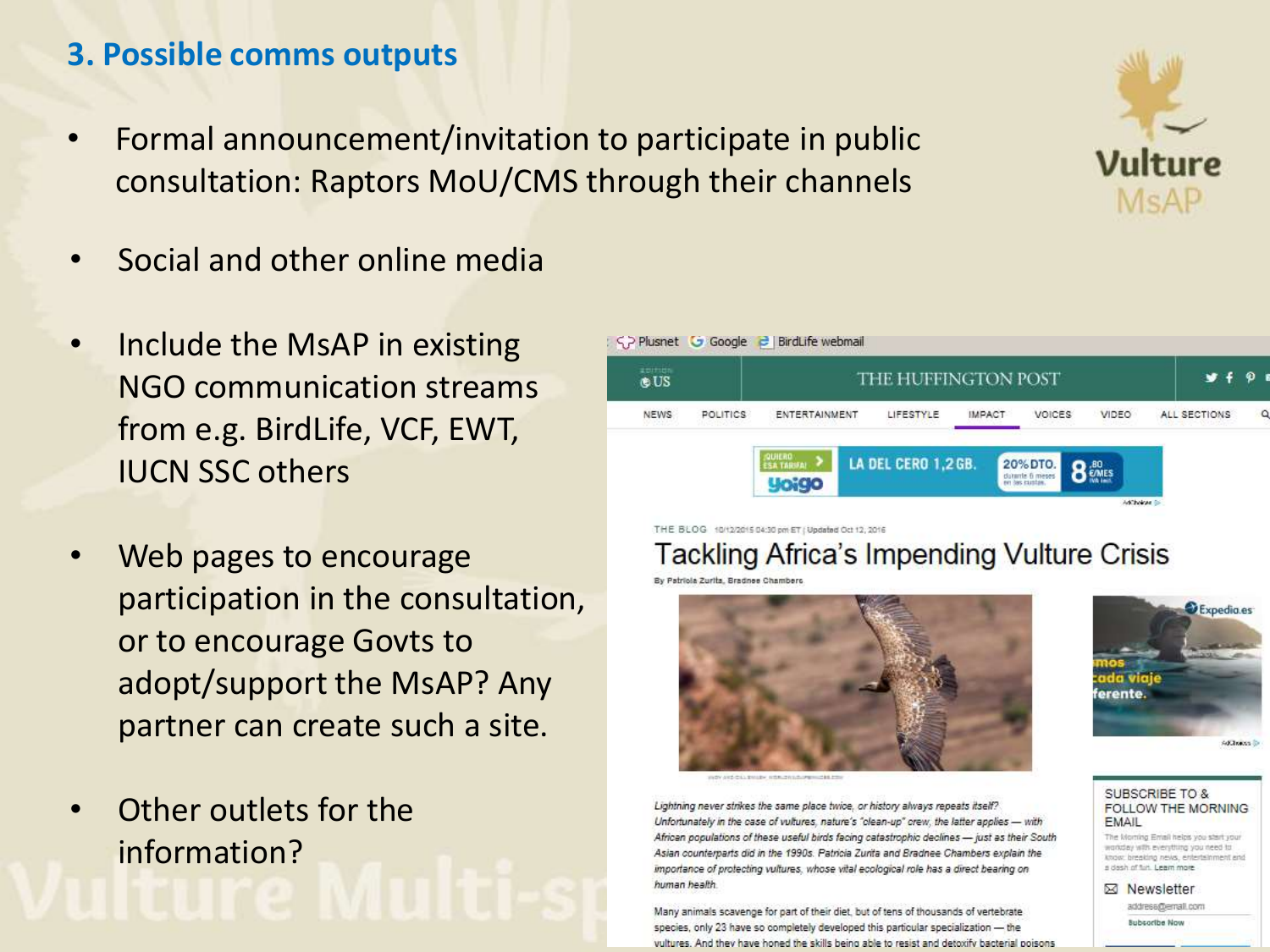# **3. Possible comms outputs** … more

- Joint brochure(s) or infographic(s), as done for African vultures (BirdLife, VSG, CMS). Simple digest/summary of MsAP, giving rationale, threats, objectives, how to support. Aimed at policymakers, key sectors or public?
- Existing events such as International Vulture Awareness Day
	- $\circ$  in the approach to COP
	- o for future initiatives once MsAP has been adopted
- 'Friends of the Vultures' website/portal where all could engage and be kept up to date with vulture happenings. Provides
	- o mechanism for stakeholders and the general public to feel involved even if they are not part of one of the working groups
	- $\circ$  Link to fundraising ideas (Champions/Friends next session)

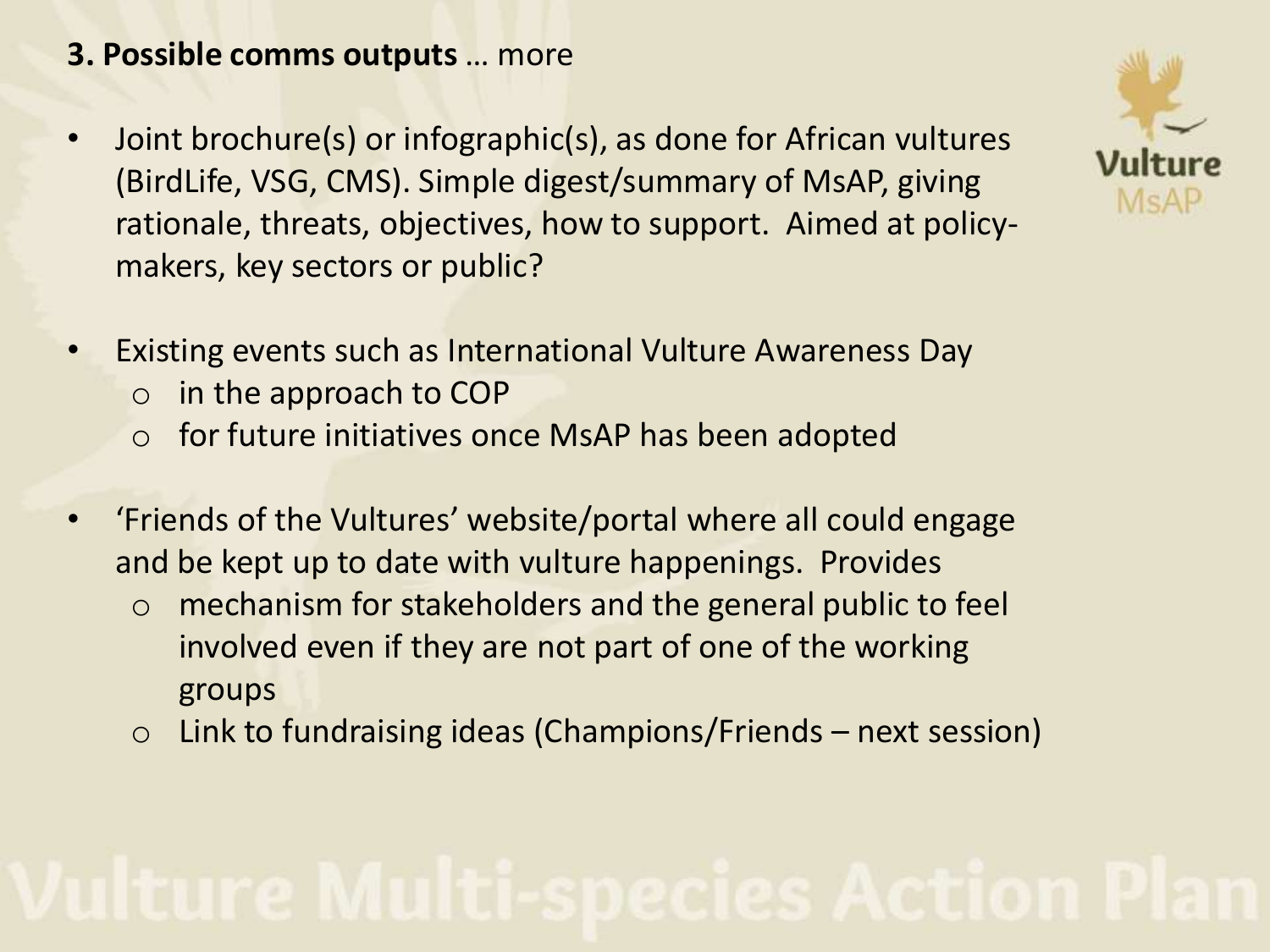### **Plan outreach or elaboration**



- Layout of plan: imaginative formating to improve navigation and make more attractive.
- Online version of plan: allow readers to filter by country or species, generate concise reports relevant to their situation.
- Encourage development of national plans where none exist (some already do)
- Language: English... French, Arabic, many national languages. Whole MsAP? summary?